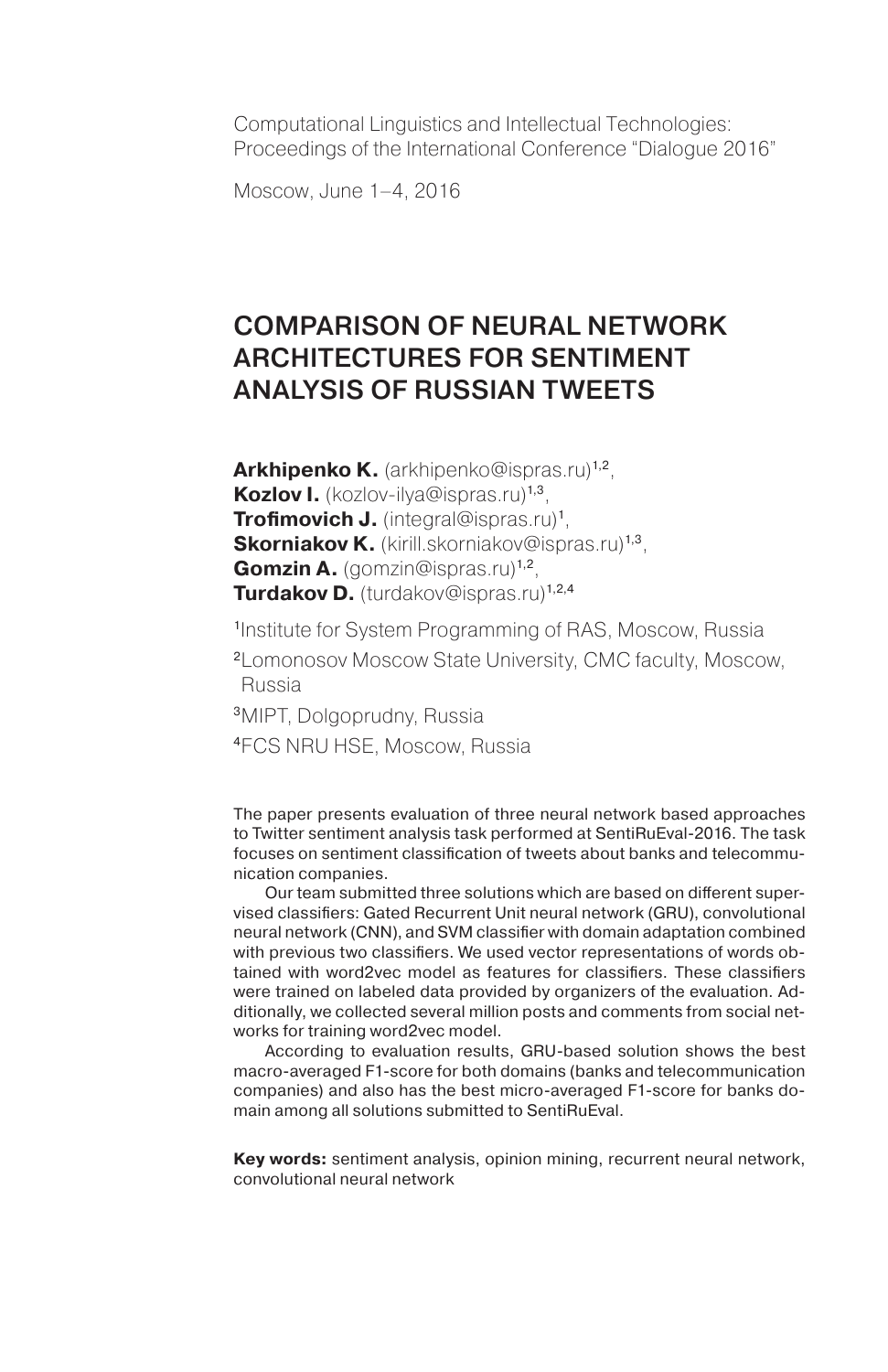# Сравнение архитектур нейронных Сетей в задаче анализа тональноСти руССкоязычных твитов

**Архипенко К.** (arkhipenko@ispras.ru)1,2, **Козлов И.** (kozlov-ilya@ispras.ru)1,3, **Трофимович Ю.** (integral@ispras.ru)1, **Скорняков К.** (kirill.skorniakov@ispras.ru)1,3, **Гомзин А.** (gomzin@ispras.ru)<sup>1,2</sup>, **Турдаков Д.** (turdakov@ispras.ru)<sup>1,2,4</sup>

<sup>1</sup>Институт Системного Программирования РАН, Москва, Россия

- <sup>2</sup>Московский государственный университет им. М. В. Ломоносова, ВМК, Москва, Россия
- <sup>3</sup>Московский физико-технический институт, Долгопрудный, Россия

<sup>4</sup>НИУ Высшая школа экономики, ФКН, Москва, Россия

**Ключевые слова:** анализ тональности, извлечение мнений, рекуррентная нейронная сеть, свёрточная нейронная сеть

### **Introduction**

The paper describes participation in SentiRuEval-2016 competition. The task of the competition focuses on object-oriented sentiment analysis of Russian messages posted by Twitter users. The messages are about banks and telecommunication companies.

The goal of the task is detection of sentiment (negative, neutral or positive) with respect to organizations (banks or telecommunication companies) mentioned in Twitter message. Thus it can be viewed as three-class classification task. The organizers of the evaluation provided labeled training datasets along with unlabeled test datasets for both banks and telecommunication companies. Training datasets contain about 9,000 Twitter messages each, while test datasets contain about 19,000 messages each.

In this paper, we focus on detection of overall sentiment of messages. Objectoriented sentiment classification with algorithms used in this paper is a part of our further research.

All variants of our sentiment analysis system use supervised machine learning algorithms. One of our main goals is evaluation of artificial neural networks (ANNs) for sentiment analysis task. In this paper, we evaluate algorithms based on recurrent neural network (RNN) and convolutional neural network (CNN) along with shallow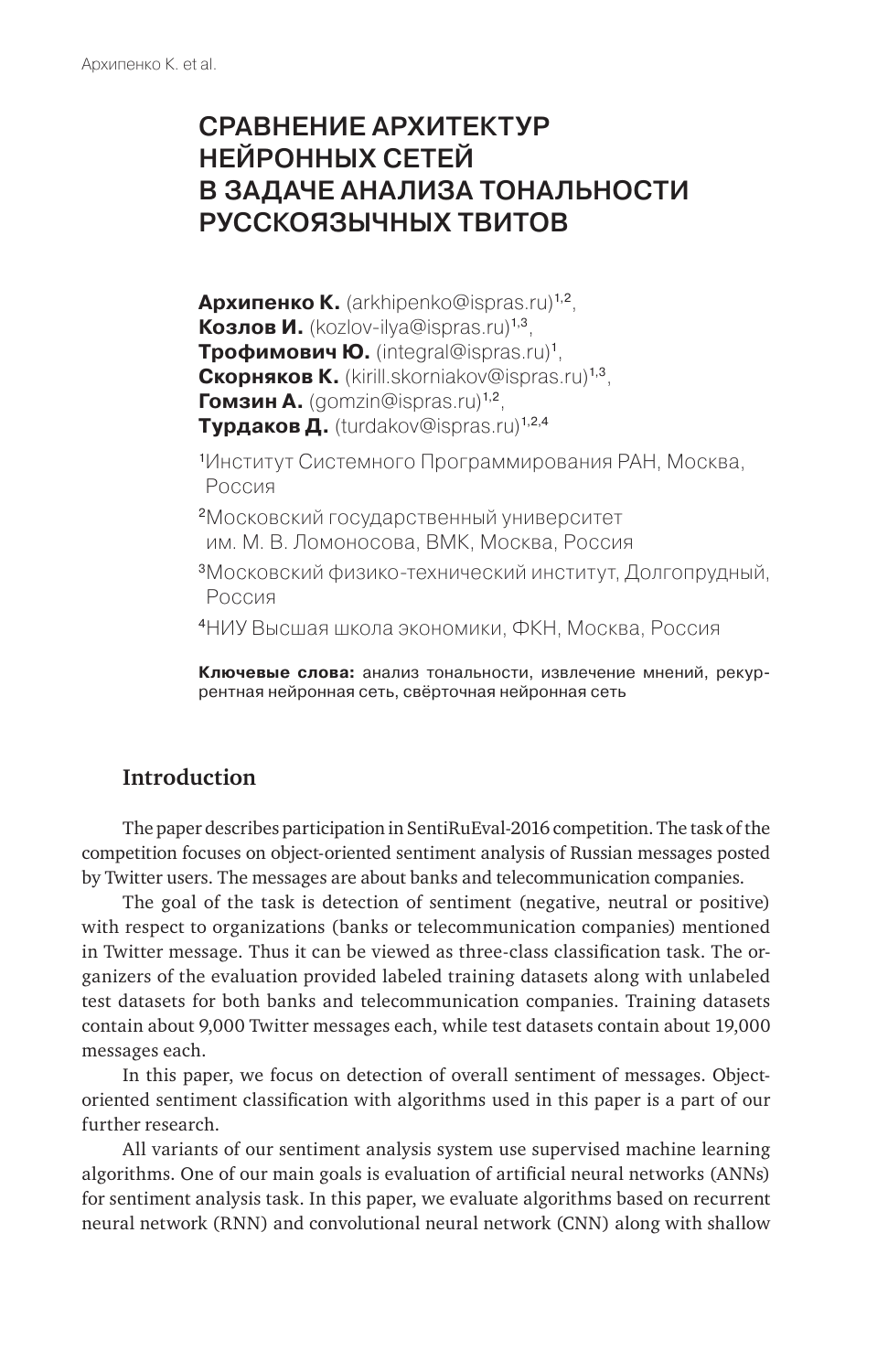machine learning approach—SVM with domain adaptation. In each of these three cases we use word2vec (Mikolov et al., 2013a) vectors as features for the algorithms.

We have submitted three solutions to SentiRuEval-2016. The first two are based on recurrent neural network and convolutional neural network, respectively. The last solution is an ensemble solution consisting of three classifiers. It uses SVM with domain adaptation along with RNN and CNN.

The paper is organized as follows: Section 1 provides overview of the related work; Section 2 presents full description of our methods and features that we used; Section 3 provides evaluation results for different methods; in the final section we make conclusion for this work.

#### **1. Related work**

Artificial neural networks have become very popular in recent years. They have been shown to achieve state-of-the-art results in various NLP tasks, outperforming shallow machine learning algorithms like support vector machines (SVMs), hidden Markov models and conditional random fields (CRFs).

Recurrent neural networks (RNNs) are considered to be one of the most powerful models for sequence modeling. The success of RNNs in the area of sentence classification was reported by many researchers (Irsoy & Cardie, 2014) (Adamson & Turan, 2015) (Tang et al., 2015).

Convolutional neural networks (CNNs) are another class of neural networks initially designed for image processing. However, CNNs have been shown in recent years to perform very well in NLP tasks, including sentiment analysis and sentence modeling tasks (Kalchbrenner et al., 2014) (Kim, 2014) (dos Santos et al., 2014).

It has been shown that neural network based models for NLP become especially powerful when they are pre-trained with some vector space model (Collobert et al., 2011). The most common way to do this is to use distributed representations of words. The most popular such model now is word2vec (Mikolov et al., 2013a), which improves many NLP tasks.

### **2. Method description**

#### **2.1. Word2vec**

Word2vec (Mikolov et al., 2013a) (Mikolov et al., 2013b) is a popular model for computationally efficient learning vector representations of words. Vectors learned using word2vec have been shown to capture semantic information between words (Mikolov et al., 2013c), and pre-training using word2vec leads to major improvements in many NLP tasks.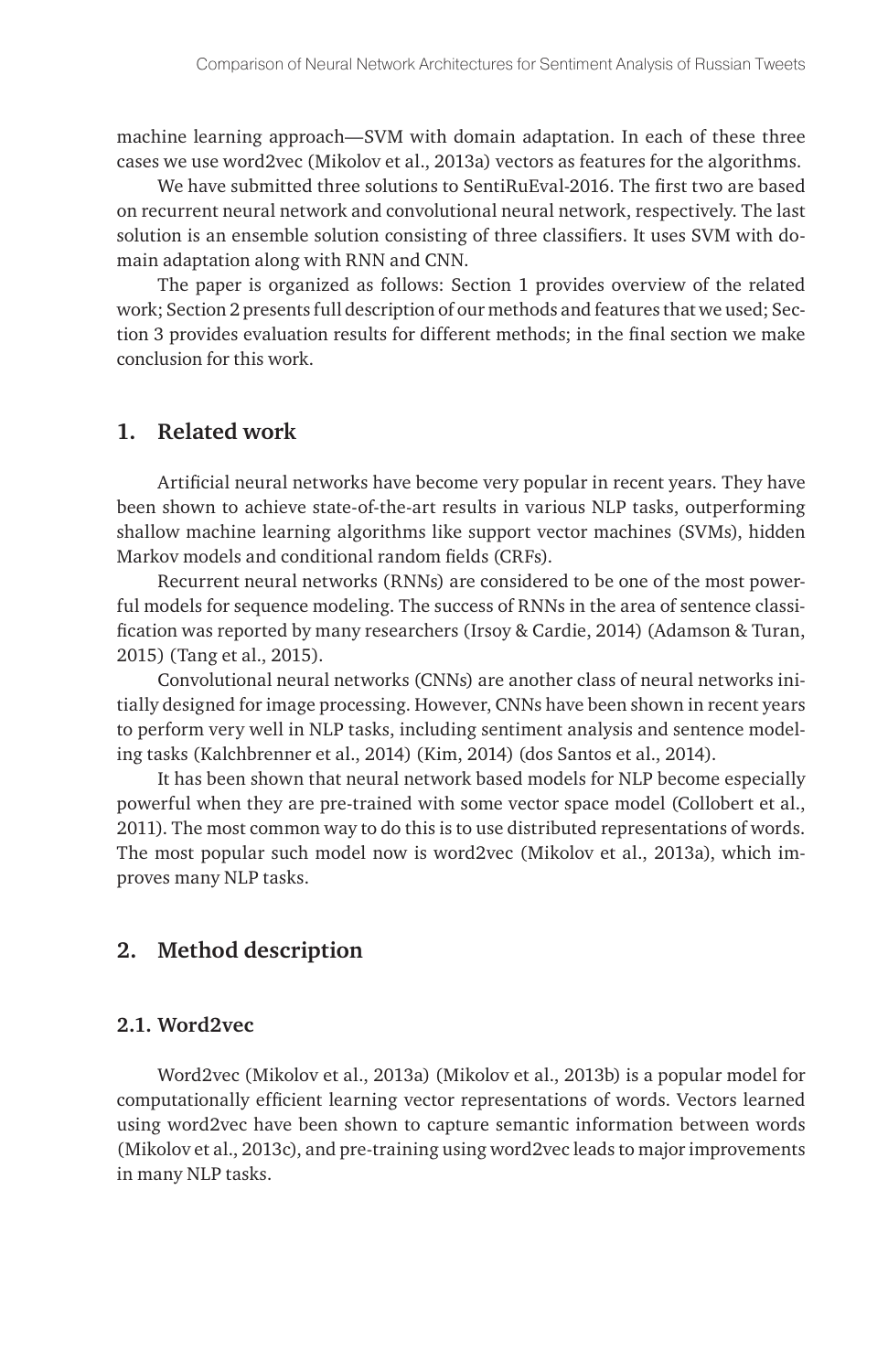We used original word2vec toolkit<sup>1</sup> for obtaining vector representations of Russian words. The model was trained on 3.3 GB of user-submitted posts from VK, Live-Journal, echo.msk.ru and svpressa.ru. All the text was lowercased, and punctuation was removed. The following parameters were used for learning:

- 1. Continuous Bag-of-Words (CBOW) architecture with negative sampling (10 negative samples for every prediction);
- 2. vector size of 200;
- 3. maximum context window size of 5;
- 4. 5 training iterations over corpus;
- 5. words occurring in the corpus less than 25 times were discarded from the vocabulary; the resulting vocabulary size was 249,014.

#### **2.2. Recurrent neural network**

Recurrent neural networks (RNNs) are a class of neural networks that have recurrent connections between units. This makes RNNs well-suited to classify and predict sequence data, inсluding short documents.

Long Short-Term Memory (LSTM) (Hochreiter & Schmidhuber, 1997) is a popular RNN architecture designed to cope with long-term dependency problem. LSTM has been shown to achieve state-of-the-art or comparable to state-of-the-art results in many text sequence processing tasks (Sutskever et al., 2014) (Palangi et al., 2015).

Gated Recurrent Unit (GRU) (Cho et al., 2014) is a simplified version of LSTM that has been shown to outperform LSTM in some tasks (Chung et al., 2014), although according to (Jozefowicz et al., 2015) the gap between LSTM and GRU can often be closed by changing initialization of LSTM cells.

Our RNN-based model is composed of LSTM/GRU network regularized by dropout with probability of 0.5 and succeeded by fully connected layer with 3 neurons that predict probabilities of each class—negative, neutral and positive. The input sample is lowercased and converted to sequence of corresponding word2vec vectors described in section 2.1. Punctuation and words that are not in word2vec vocabulary are discarded. The resulting sequence of vectors is input to the network. Like word-2vec vectors, the size of input and output of LSTM/GRU cells is 200.

We tried several variations of recurrent networks: shallow LSTM/GRU, bidirectional GRU and two-layer GRU. We also tried to revert the order of input vector sequences.

We used Keras library<sup>2</sup> to implement the model<sup>3</sup>. In case of LSTM initialization of cells recommended in (Jozefowicz et al., 2015) was used. Sigmoid and hard sigmoid were used for recurrent network as output activation and hidden activation, respectively; softmax was used as activation of fully connected layer.

<sup>1</sup> https://code.google.com/archive/p/word2vec/

<sup>2</sup> https://github.com/fchollet/keras

<sup>3</sup> Source code is available on https://github.com/arkhipenko-ispras/SentiRuEval-2016-RNN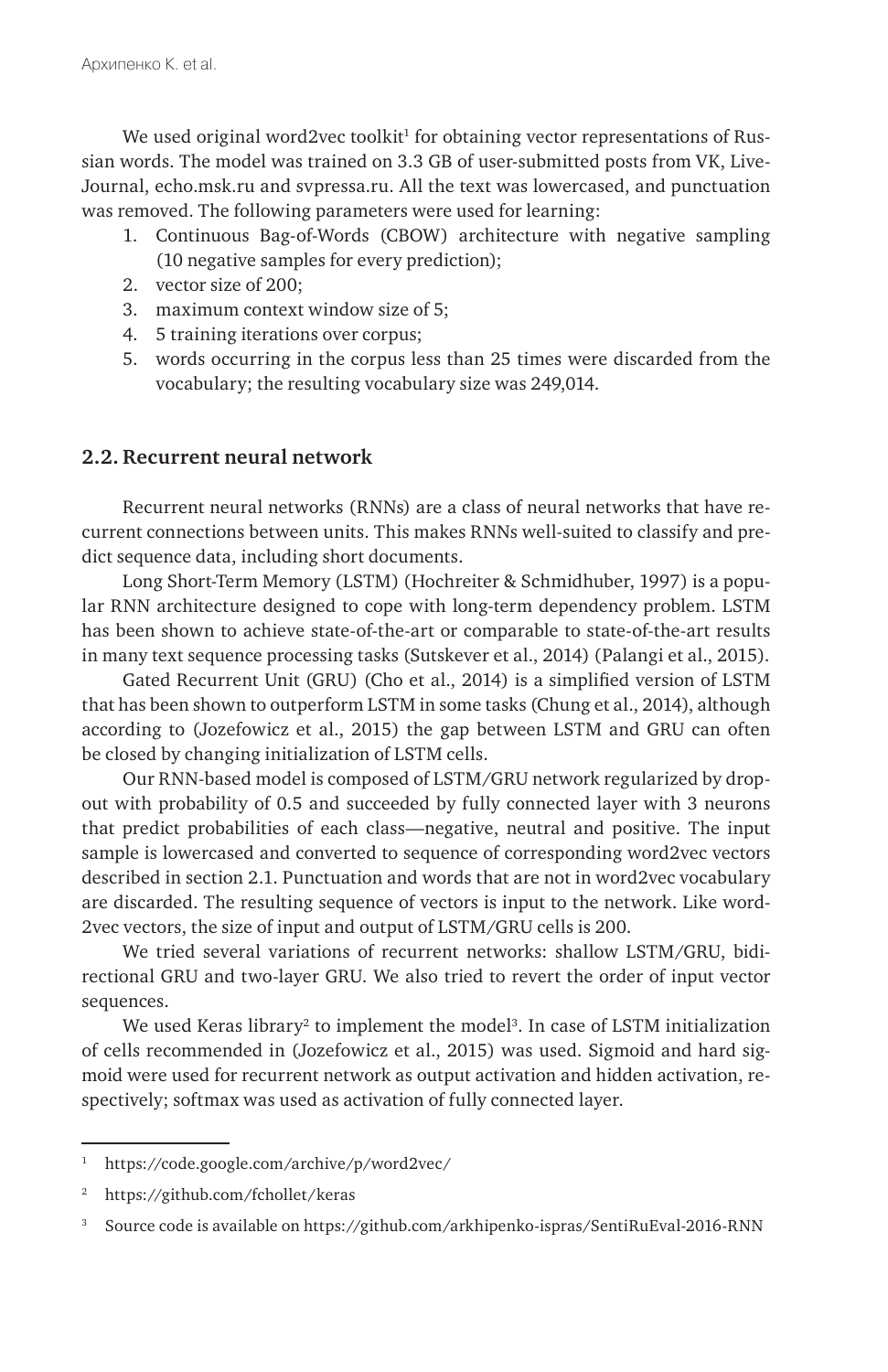Adam optimizer (Kingma & Ba, 2014) and batch size of 8 were used for training; the number of training epochs was set to 20.

#### **2.3. Convolutional neural network**

Due to widely reported success of CNNs (convolutional neural networks) (Kalchbrenner et al., 2014) (Kim, 2014) (dos Santos et al., 2014) in the area of sentiment analysis we have conducted some experiments with CNN as well.

We used word2vec word vectors described in section 2.1 as features. For each tweet the matrix *S* is constructed where  $s_{i}$  (*i*-th row) is a word vector for the *i*-th word in tweet. Then we calculate two vectors *tavg* and *tmax* as follows:

$$
t_j^{avg} = \frac{1}{m} \sum_{1 \le i \le m} s_{ij}
$$
 (1)

$$
t_j^{max} = \max_{1 \le i \le m} s_{ij} \tag{2}
$$

 $\eta$  ith 8 kernels of wid  $(0, \quad \alpha)$ Foncatenation of these two vectors is input to our Civiv. The network is com-<br>posed of convolutional layer with 8 kernels of width 10 which is succeeded by dense scikit-neuralnetwork library<sup>4</sup> was used for implementing the network. The number Concatenation of these two vectors is input to our CNN. The network is comlayer with 3 neurons (with softmax activation) that predict probabilities of each class. of training epochs was set to 10.

with word2vec seems to be the most promising one. Since CNNs are not as power- $\mathbf{r}$ kinds of features but also with architecture of the CNN as well. Feature extraction chbrenner et al., 2014) can be used to address the problem of variable sentence<br>length. The roadmap for further survey includes experiments not only with different ful in sequence processing as RNNs the technique of Dynamic k-Max Pooling (Kallength.

### 2.4. Domain adaptation and ensemble solution  $\mathbf{r}$

#### **2.4.1. Domain adaptation**

In most cases we assume that source domain (train data) and data) are driven from the same probability distribution:  $($  ,  $)$ In most cases we assume that source domain (train data) and target domain (test lower) in the state of the sta

$$
P_{s}(X, y) \equiv P_{t}(X, y) \tag{3}
$$

educing the means that it is impossible to band classifier that would be able to distinguish target domain sample from source domain sample. But in many real world problems assumption (3) does not hold and<br>———————————————————— Consequently this means that it is impossible to build classifier that would be able

<sup>=</sup> ( ,) ( ,) ( , , ) <sup>4</sup> https://github.com/aigamedev/scikit-neuralnetwork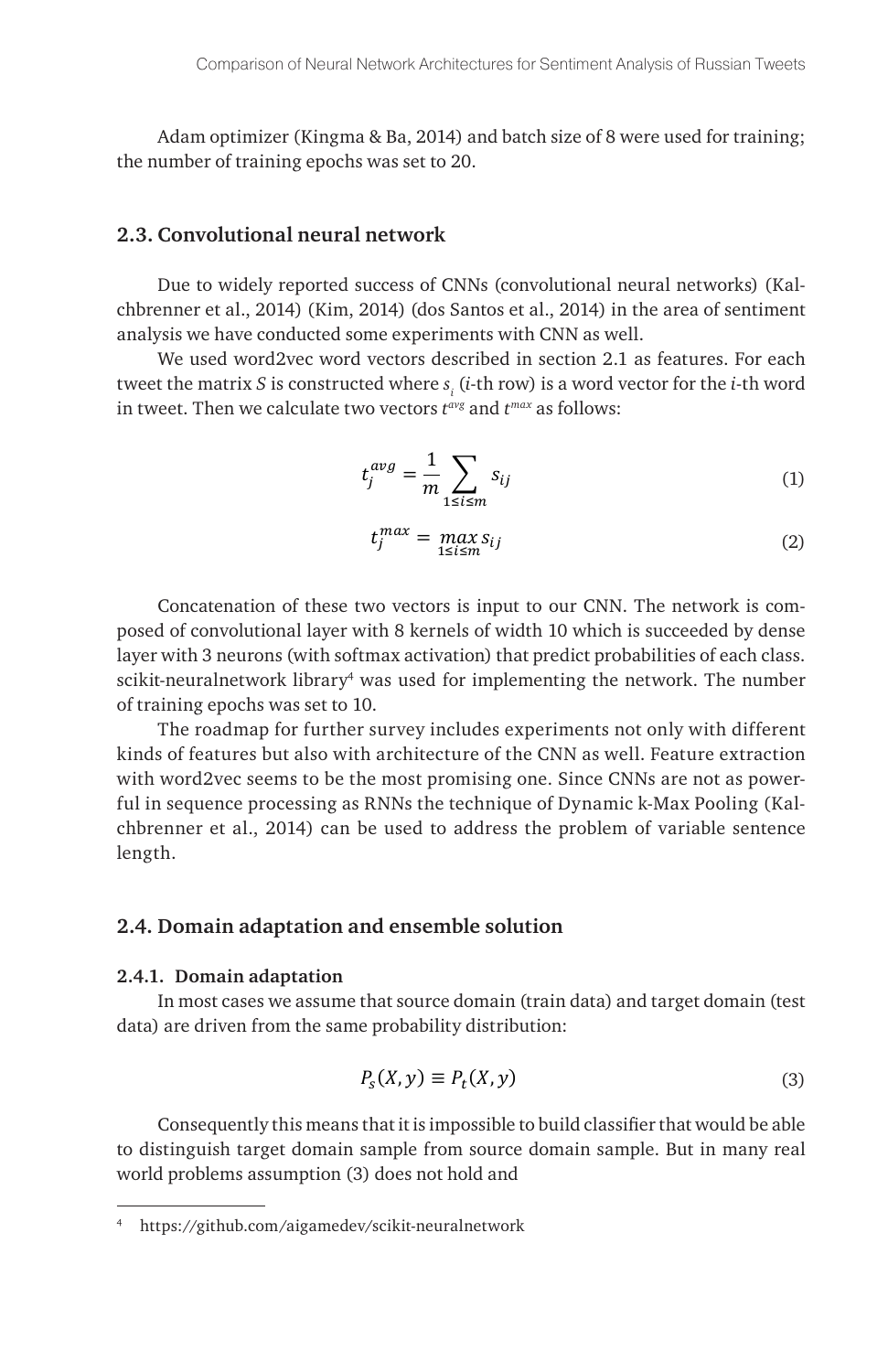$$
P_{s}(X, y) \neq P_{t}(X, y) \tag{4}
$$

How one can detect that  $P_s(X, y) \neq P_t(X, y)$ ?  $\frac{1}{2}$ 

- Frow one can detect that  $P_s(\lambda, y) \neq P_t(\lambda, y)$ ?<br>
1. Quality of the model, measured on source domain (e.g. with cross-validation) I. Quality of the model, measured on source domain (e.g. with cross-validation)<br>is much higher than on the target domain. Some participants of SentiRuEval-2015<br>focal this problem Is much ingher than on Let that  $P_s(X, y) \neq P_t(X, y)$ ?<br>
Exercise model, measured on source dom  $\frac{1}{2}$
- raccu ents problem.<br>
2. Consequence of assumption (3) is impossibility to build classifier which can<br>
distinguish target domain from source domain. The ability to build such also For indicates that assumption (3) does not hold. We were able to achieve siner marcates that assumption (5) does not note. We were a<br>F1-score on source vs target domain classification above 0.85. sifier indicates that assumption (3) does not hold. We were able to achieve  $F1$  seems on source us target domain alocsification above 0.95 faced this problem.<br>2. Consequence of assumption (3 nsequence of assumption

One can improve quality of algorithm in target domain with different method of domain adaptation. Some methods can be found in (Jiang, 2008). One can improve quality of algorit

Let  $l(x, y, \theta)$  be a loss function. In order to obtain  $\theta$  we want to minimize following  $\liminf$  adaptation. Some methods can be found in (starg, 2000).<br>In this work we use a simple method of domain adaptation—sample reweighting.  $function:$ 

$$
L(\theta) = \sum_{x,y \in X \times Y} (x, y, \theta) P_t(x, y) \to \min_{\theta} \tag{5}
$$

We can write function  $L$  in the equivalent form:  $\mathcal{L} = \mathcal{L} \times \mathcal{L}$  ,  $\mathcal{L} = \mathcal{L} \times \mathcal{L}$  $\frac{1}{2}$ 

$$
L(\theta) = \sum_{x,y \in X \times Y} (x, y, \theta) \frac{P_t(x, y)}{P_s(x, y)} P_s(x, y)
$$
(6)

Now replace true loss function with empirical estimation:<br>  $\begin{split} \text{Now replace true loss function with empirical estimation:} \end{split}$  $\mathbf{I}$  $\mathbf{r}$ 

$$
\hat{L}(\theta) = \frac{1}{l} \sum_{i=1}^{l} (x_i, y_i, \theta) \frac{P_t(x_i, y_i)}{P_s(x_i, y_i)}
$$
(7)

As one can see that algorithm leads as to the feature reweighting with  $w_i = \frac{P_t(x_i, y_i)}{P_s(x_i, y_i)}$ . Finally we assume that  $P_t(y|x) \equiv P_s(y|x)$ , thus weight  $w_i$  can be found yes<sup>,</sup> theore:<br>. as  $w_i = \frac{P(x_i|t)}{P(x_i|s)}$ . With Bayes' theorem one can estimate  $($ as  $w_i = \frac{P(x_i|t)}{P(x_i|s)}$ . With Bayes' theorem one can estimate weight as:

$$
w_i = \frac{P(t|x_i)P(s)}{P(s|x_i)P(t)} = C \times \frac{P(t|x_i)}{P(s|x_i)}
$$
(8)

We estimate weight with the logistic regression<br>
quality (| ) We estimate weight with the logistic regression, and it slightly increases the quality.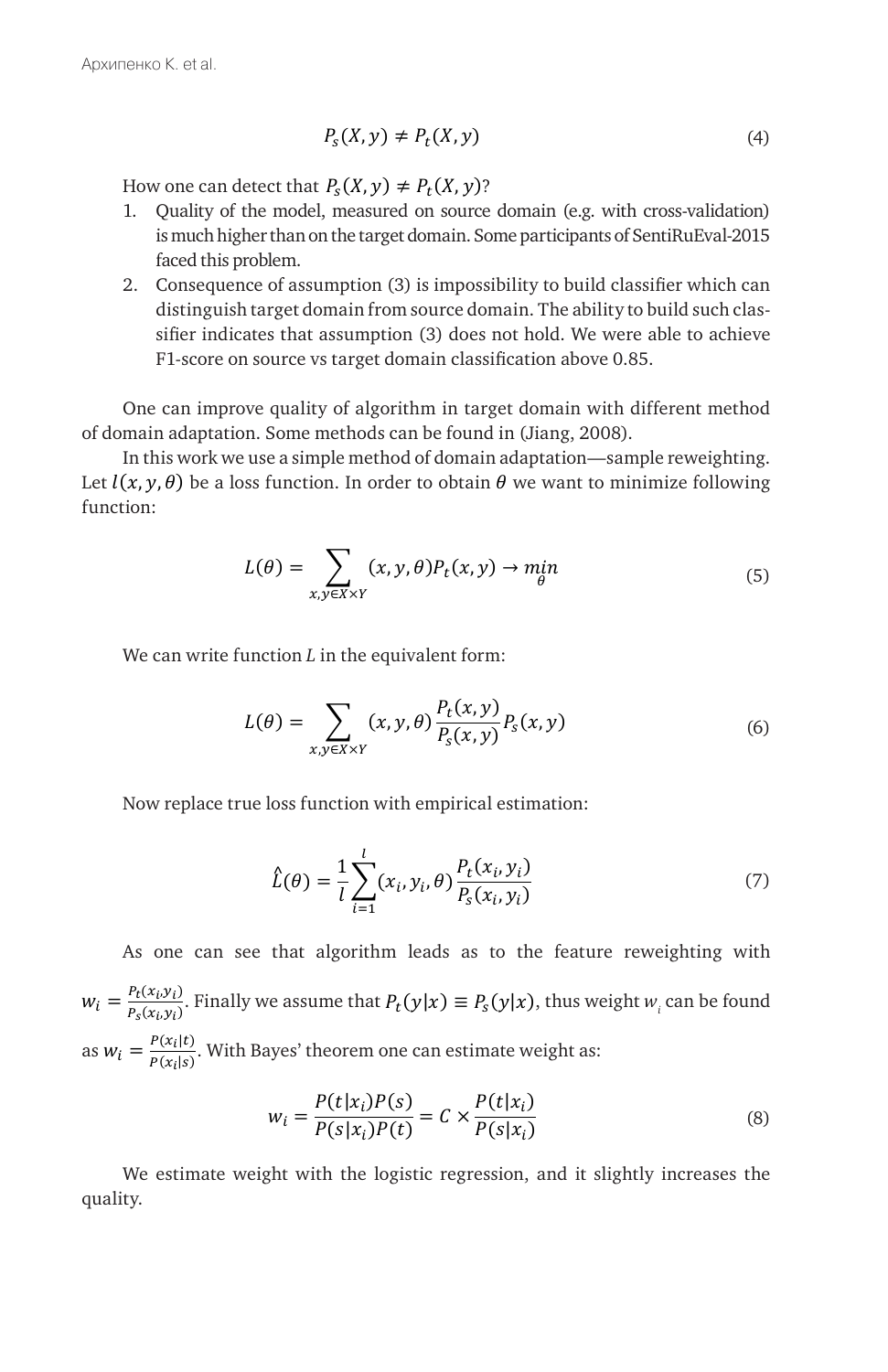#### **2.4.2. Our ensemble solution**

Our ensemble classifier consists of three classifiers; each of them votes with equal weight. The first two are GRU neural network and convolutional neural network described in sections 2.2 and 2.3, respectively.

The third classifier is SVM with sample reweighting described in 2.4.1. We used polynomial kernel with degree of 3. For every tweet, the average of word2vec vectors (described in section 2.1) of all words in the tweet is used as features for the SVM classifier.

### **3. Evaluation**

Tables 1–2 present results of the evalution on sentiment classification. Both tables show macro-averaged F1-score of negative and positive classes, used as quality measure on SentiRuEval-2016 competition.

For recurrent neural network based model, we performed 5-fold cross-validation on training data provided by organizers of SentiRuEval. The results are showed in Table 1. We found that GRU network slightly outperforms LSTM network, and that reversing the order of words in tweets improves the quality. Adding an extra recurrent layer also slightly increases the quality.

In addition, we found that using word2vec vectors as features for recurrent network is crucial. Using randomly initialized embedding layer and one-hot features instead of word2vec features gives macro-averaged F1-score of only 0.45 for banks and 0.47 for telecommunication companies.

Table 2 shows results on SentiRuEval test datasets for solutions described in sections 2.2–2.4. It also shows micro-averaged version of F1-score and includes solutions' ranks among all 58 solutions submitted to SentiRuEval by 10 teams. For test data classification with GRU network, the model was trained on whole train data 5 times and correspondingly gave 5 predictions for test data. Then the leading class over all predictions was chosen for each sample. Other models were trained and predicted once.

The Gated Recurrent Unit based solution got the best macro-averaged score on both domains, significantly outperforming solutions from other teams on banks domain, and also has the best micro-averaged F1-score on banks domain.

|                                   | Domain       |                                |  |
|-----------------------------------|--------------|--------------------------------|--|
| <b>RNN Architecture</b>           | <b>Banks</b> | Telecommunication<br>companies |  |
| <b>LSTM</b>                       | 0.6026       | 0.6410                         |  |
| <b>GRU</b>                        | 0.6129       | 0.6428                         |  |
| GRU, reversed sequences           | 0.6211       | 0.6570                         |  |
| <b>Bidirectional GRU</b>          | 0.6207       | 0.6521                         |  |
| Two-layer GRU, reversed sequences | 0.6243       | 0.6597                         |  |

Table 1. Macro-averaged F1-score, evaluated with RNN models using 5-fold cross-validation on SentiRuEval training data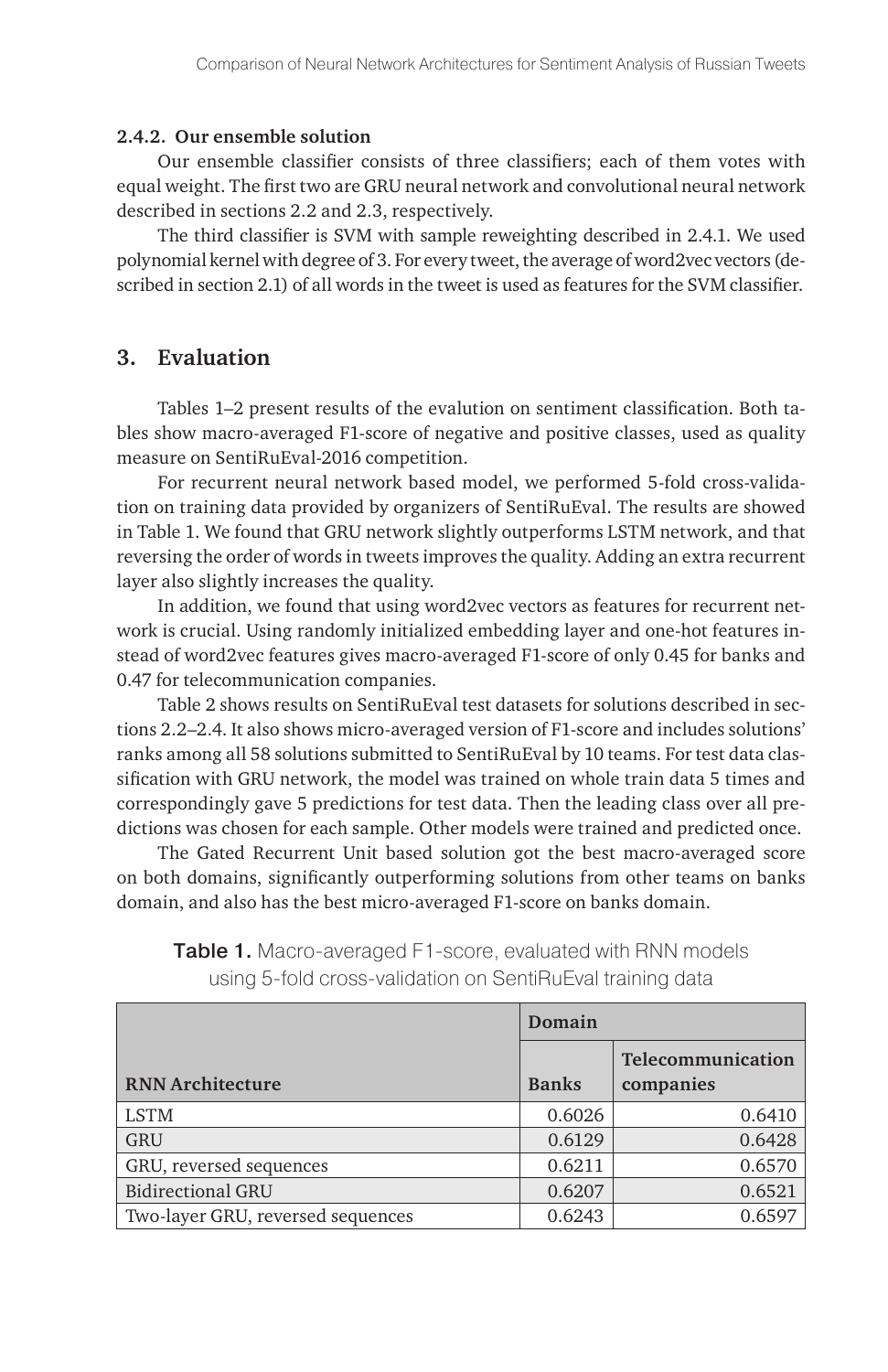|                                      | Domain                       |                              |                                |                              |  |
|--------------------------------------|------------------------------|------------------------------|--------------------------------|------------------------------|--|
|                                      | <b>Banks</b>                 |                              | Telecommunication<br>companies |                              |  |
| Classifier                           | <b>Macro</b><br>(score/rank) | <b>Micro</b><br>(score/rank) | <b>Macro</b><br>(score/rank)   | <b>Micro</b><br>(score/rank) |  |
| <b>CNN</b>                           | 0.4832 / 21                  | 0.5253 / 21                  | 0.4704 / 41                    | 0.6060 / 36                  |  |
| Two-layer GRU,<br>reversed sequences | 0.5517/1                     | 0.5881 / 1                   | 0.5594/1                       | 0.6569 / 21                  |  |
| Ensemble classifier                  | 0.5352 / 2                   | 0.5749 / 2                   | 0.5403 / 9                     | 0.6525 / 23                  |  |
| Best solution not<br>from our team   | 0.5252 / 3                   | 0.5653 / 3                   | 0.5493 / 2                     | 0.6822 / 1                   |  |

Table 2. F1-score and ranks among all solutions, evaluated on SentiRuEval test data (according to SentiRuEval results)

### **Conclusion**

We have described all variants of our sentiment analysis system. The GRU network based solution performed well and won the SentiRuEval-2016 competition on both domains (banks and telecommunication companies).

Using word2vec vectors as features has made a major contribution to the result. However, we believe that parameters of our classifiers were not optimal, even for GRU network. After publication of labeled test data by organizers of the competition, we were able to achieve macro-averaged F1-score above 0.6 on test data for both domains using GRU network. One of the parts of our future work is to find optimal architectures and learning parameters for RNN and CNN. It is also possible to combine RNN and CNN into one compound network.

In addition, our future research includes adapting our neural network based approaches to object-oriented sentiment analysis, as well as developing methods of domain adaptation within these approaches.

## **Acknowledgements**

This work was supported by the Russian Foundation for Basic Research grant 15-37-20375.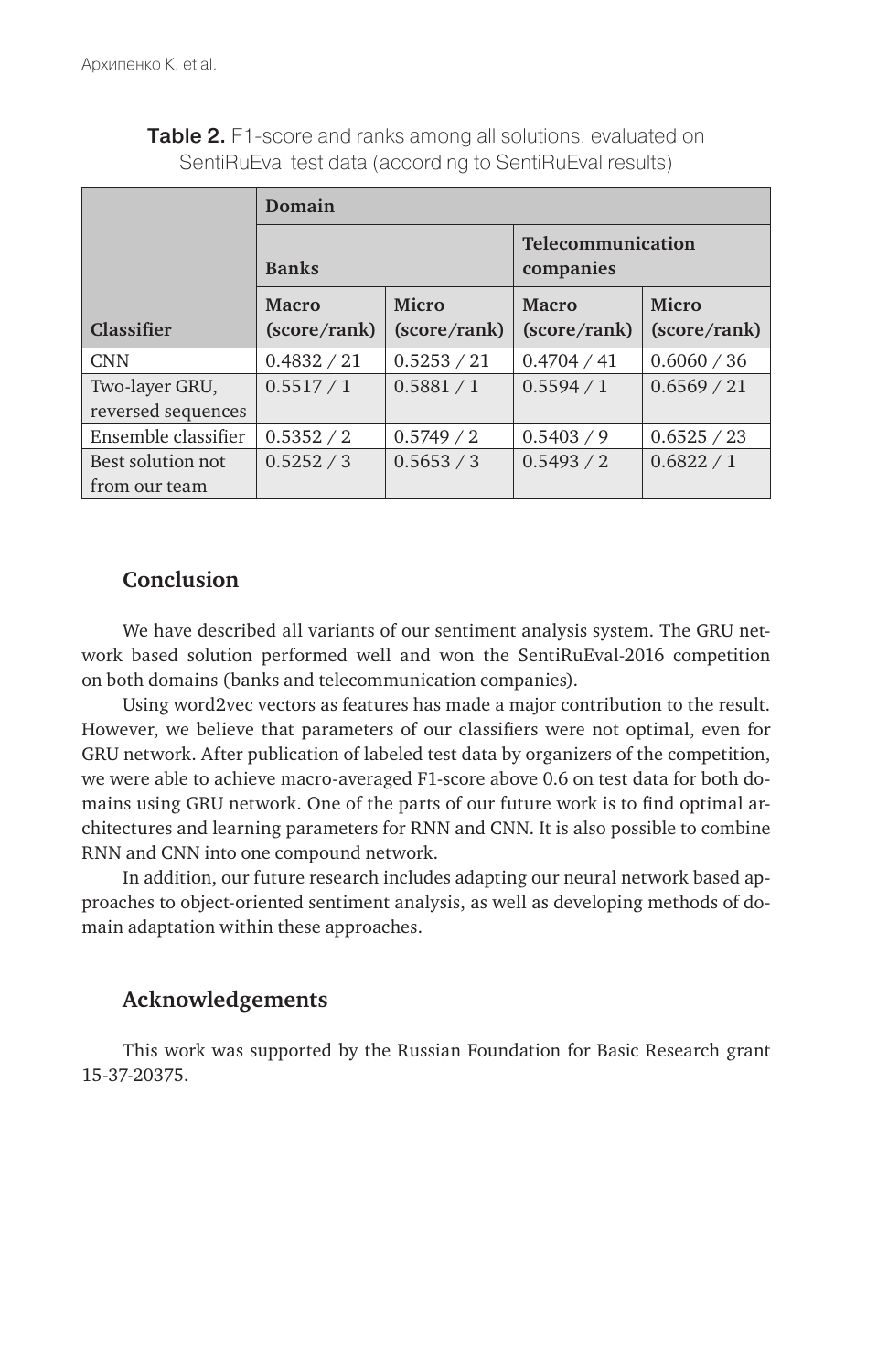## **References**

- 1. *Adamson A., Turan V. D.,* (2015), Opinion Tagging Using Deep Recurrent Nets with GRUs, available at: https://cs224d.stanford.edu/reports/AdamsonAlex.pdf
- 2. *Cho K., van Merrienboer B., Gulcehre C., Bougares F., Schwenk H., Bengio Y.,*  (2014), Learning Phrase Representations using RNN Encoder-Decoder for Statistical Machine Translation, CoRR, available at: http://arxiv.org/abs/1406.1078
- 3. *Chung J., Gulcehre C., Cho K., Bengio Y.,* (2014), Empirical Evaluation of Gated Recurrent Neural Networks on Sequence Modeling, CoRR, available at: http:// arxiv.org/abs/1412.3555
- 4. *Collobert R., Weston J., Bottou L., Karlen M., Kavukcuoglu K., Kuksa P.,* (2011), Natural language processing (almost) from scratch, CoRR, available at: http:// arxiv.org/abs/1103.0398
- 5. *dos Santos C., Maira G.,* (2014), Deep Convolutional Neural Networks for Sentiment Analysis of Short Texts, Proceedings of COLING 2014, the 25th International Conference on Computational Linguistics: Technical Papers, Dublin, Ireland, pp. 69–78
- 6. *Graves A.,* (2012), Supervised Sequence Labelling with Recurrent Neural Networks, available at: http://dx.doi.org/10.1007/978-3-642-24797-2
- 7. *Hochreiter S., Schmidhuber J.,* (1997), Long Short-Term Memory, Neural computation, volume 9, number 8, pp. 1735–1780
- 8. *Irsoy O., Cardie C.,* (2014), Opinion Mining with Deep Recurrent Neural Networks, Proceedings of the Conference on Empirical Methods in Natural Language Processing, Doha, Qatar, pp. 720–728
- 9. *Jiang J.,* (2008), Domain Adaptation in Natural Language Processing, available at: http://hdl.handle.net/2142/11465
- 10. *Jozefowicz R., Zaremba W., Sutskever I.,* (2015), An Empirical Exploration of Recurrent Network Architectures, Proceedings of the 32nd International Conference on Machine Learning (ICML-15), Lille, France, pp. 2342–2350
- 11. *Kalchbrenner N., Grefenstette E., Blunsom P.,* (2014), A Convolutional Neural Network for Modelling Sentences, CoRR, available at: http://arxiv.org/abs/1404.2188
- 12. *Kim Y.,* (2014), Convolutional Neural Networks for Sentence Classification, CoRR, available at: http://arxiv.org/abs/1408.5882
- 13. *Kingma D. P., Ba J.,* (2014), Adam: A Method for Stochastic Optimization, CoRR, available at: http://arxiv.org/abs/1412.6980
- 14. *Mikolov T., Chen K., Corrado G., Dean J.,* (2013a), Efficient Estimation of Word Representations in Vector Space, CoRR, available at: http://arxiv.org/abs/1301.3781
- 15. *Mikolov T., Sutskever I., Chen K., Corrado G., Dean J.,* (2013b), Distributed Representations of Words and Phrases and Their Compositionality, CoRR, available at: http://arxiv.org/abs/1310.4546
- 16. *Mikolov T., Yih W., Zweig G.,* (2013c), Linguistic Regularities in Continuous Space Word Representations, Proceedings of NAACL HLT 2013, Atlanta, USA, pp. 746–751